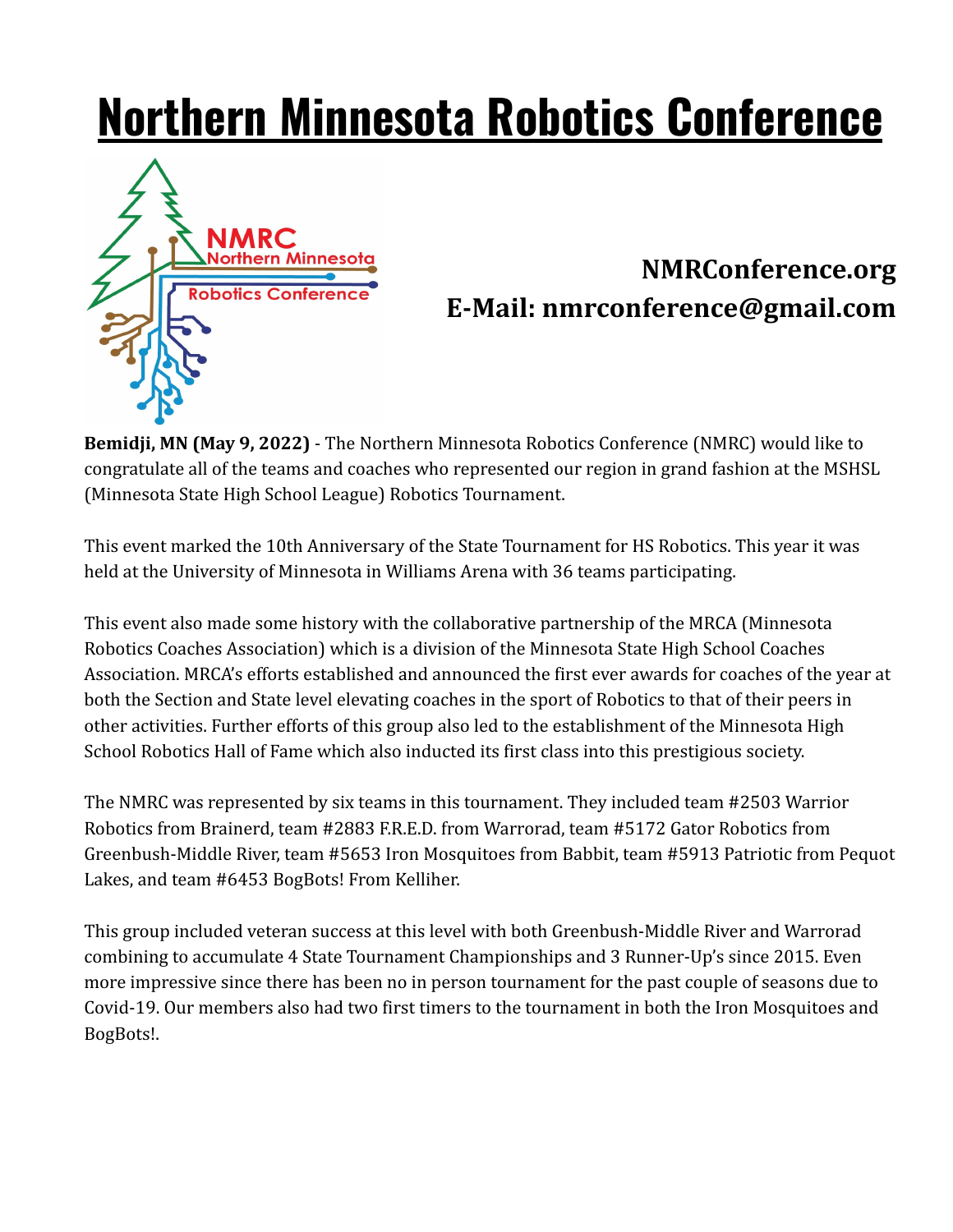At the end of the qualification match on Saturday our teams found themselves ranked in the following order.

- 4th #5172 Gator Robotics
- 18th #5913 Patriotics
- 23rd #2883 F.R.E.D
- $\bullet$  27th #6453 BogBots!
- 31st #2503 Warrior Robotics
- 36th #5653 Iron Mosquitoes

In Robotics teams compete in alliances made up of three teams. So in this instance the top four seeds choose two other teams to compete with them going into the finals. This is essentially a draft in which the higher seed gets first pick. Then the #1 Alliance faces off against the #4 Alliance and it is run the same as most other standard tournaments. These matchups are best 2 out of 3 in order to move on.

Once the Alliance selections were complete three NMRC member teams moved on into the playoff rounds. *#5172 Gators* lead their #3 Seed Alliance along with their two partner teams #4102 C.I.S. from Becker and #1816 from Edina. They would face off against the #2 Seed Alliance lead by #2823 from St Paul along with their first pick *#5913 Patriotics* from Pequot Lakes and #2491 out of St. Paul. The final NMRC team to make it into the playoffs was *#2883 F.R.E.D*. They found themselves as the second pick of #2502 from Eden Prairie. They would be the #4 Seed Alliance and take on the #1 seed lead by team #3630 out of Minneapolis.

When the playoffs where over the results would show that the underdog #3 seed Gators would be too much for anyone to overtake and the team from Greenbush-Middle River swept their way to their 3rd State Tournament title. They won all four playoff matches with scores of 110-98, 74-69, 96-93, & 136-112.

In the battle for third place it would be the team from Pequot Lakes, #5913 Patriotics, defeating their fellow conference member, #2883 F.R.E.D., from Warroad to secure their spot in tournament history. They did this with a 1 point victory in the winner take all match with a final score of 105-104.

On the judged awards side of the event NMRC teams found the winners circle here as well. There were three teams in the tournament that were awarded special recognition for "Outstanding Engineering & Design". This award was sponsored by Dunwoody College and also came with a \$500 award for teams to put towards their programs. Our members #2503 Warrior Robotics from Brainers and #5653 Iron Mosquitoes from Babbitt were deemed worthy of such recognition for their robot designs